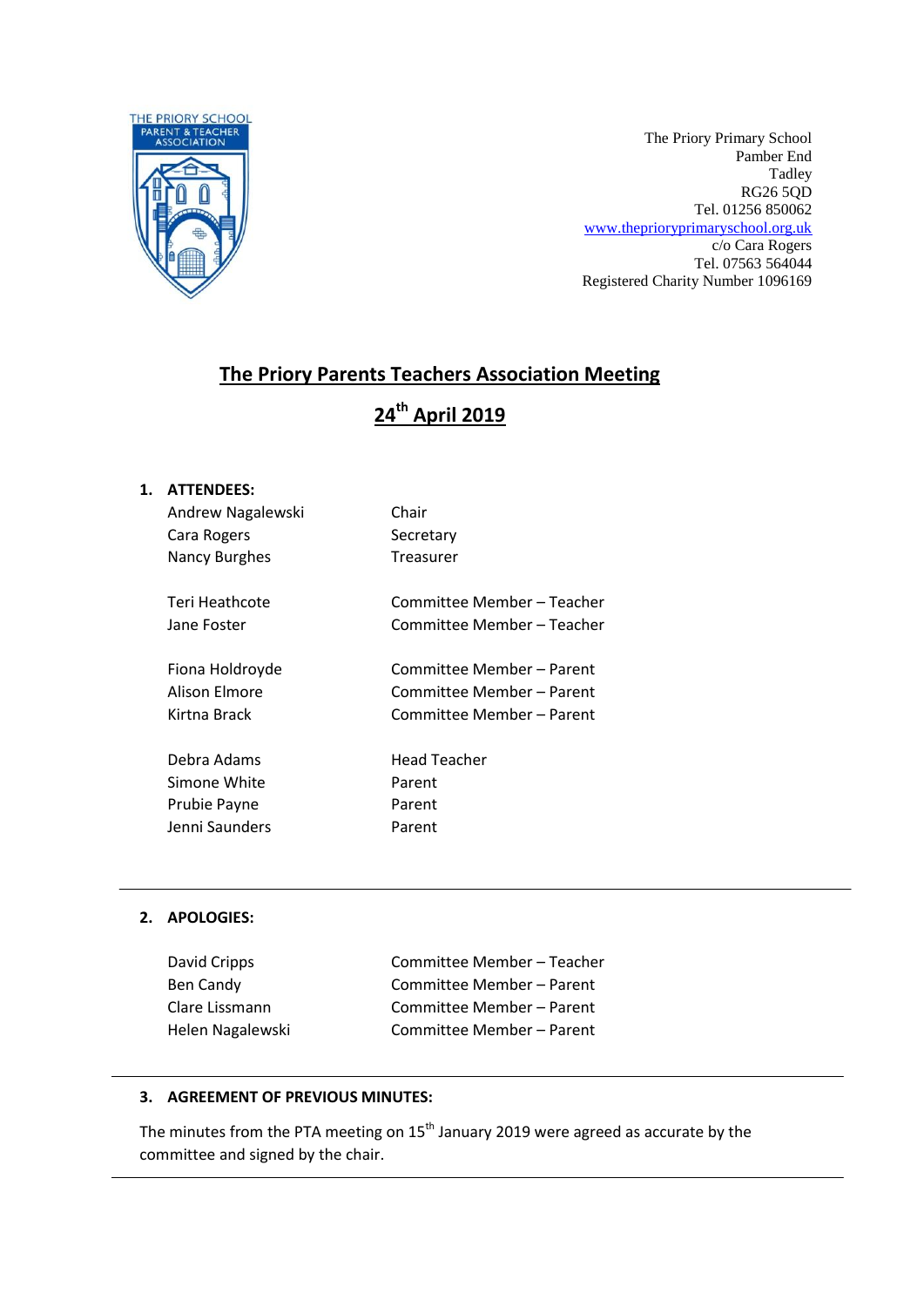#### **4. MATTERS ARISING FROM PREVIOUS MEETING:**

- **a. Classlist usage**
	- i. Cara to ask Class Reps to try and adopt the Classlist app to give it a trial not mandatory but unless we try it, we don't know how well it could work
	- ii. No rush to replace FB/other communication methods currently in use
	- iii. Provides us good coverage from GDPR
- b. **Local Promotions**. Cara to follow with Maxine if we can place local offers/promotions in the School Reception
	- i. Discussion on using the Bin cupboards for temporary flyers/advertising Mrs Adams to follow up with Rob if this is possible
- c. **Amazon Smile**. Nancy to provide Cara with a Bank Statement and then Cara will complete the set up and notify everyone it is live
- d. **Account Changes**. Nancy still to complete the Bank Account name change as the final one
- e. **Marquee Hire.** Not actioned by committee yet. Nancy to check the PTA insurance as we need to ensure the marquees are covered in case of an accident and also from a Public liability
- f. **School Uniform**. Ali Bowen only running the New Uniform until the end of this academic year.
	- i. Cara to ask Ali for a summary of what the role requires
	- ii. Potential to split the job Uniform storage & supply into School and Uniform stock control/ordering
	- iii. Andy to find out which companies could supply the uniform externally and present back to the PTA/School
	- iv. Cara to advertise for the role on FB and in the School Newsletter
	- v. School will struggle to provide adequate storage for the uniform
- g. **Calendar**. Cara to follow up on Calendar idea (to sell at Christmas Bazaar)
- h. **Wish List**. Mrs Adams provided the 2019 Wish List to the PTA and items we reviewed and approved in the last meeting on 26<sup>th</sup> February 2019.
	- i. Mrs Adams to confirm what package of Bug Club the School want to go forward with on the next renewal so the PTA can plan the financials accordingly
- i. **Garden project**. Nancy has transferred the £1,000 grant to the Schools bank account but is awaiting the confirmation for the £1,508 already agreed and approved by the PTA
	- i. Garden/raised beds has had the ground cleared but not much more actioned – delayed as Mrs Kelly was running this project
	- ii. Fiona needs to provide some photos at work as part of the feedback for the £1,000 grant (approved in December 2018)
	- iii. Nancy has offered Rob to ask for parents to come and help dig the area over for the beds / help prep the soil etc after school / Saturday (unlikely as Rob's day off) – Mrs Adam's/ Rob to confirm suitable dates to ether advertise in the Newsletter etc and manage volunteers or communicate through the PTA and we can help organise volunteers
- j. **How PTA money is spent**. Cara / Nancy to follow up on the edits raised in the meeting in February.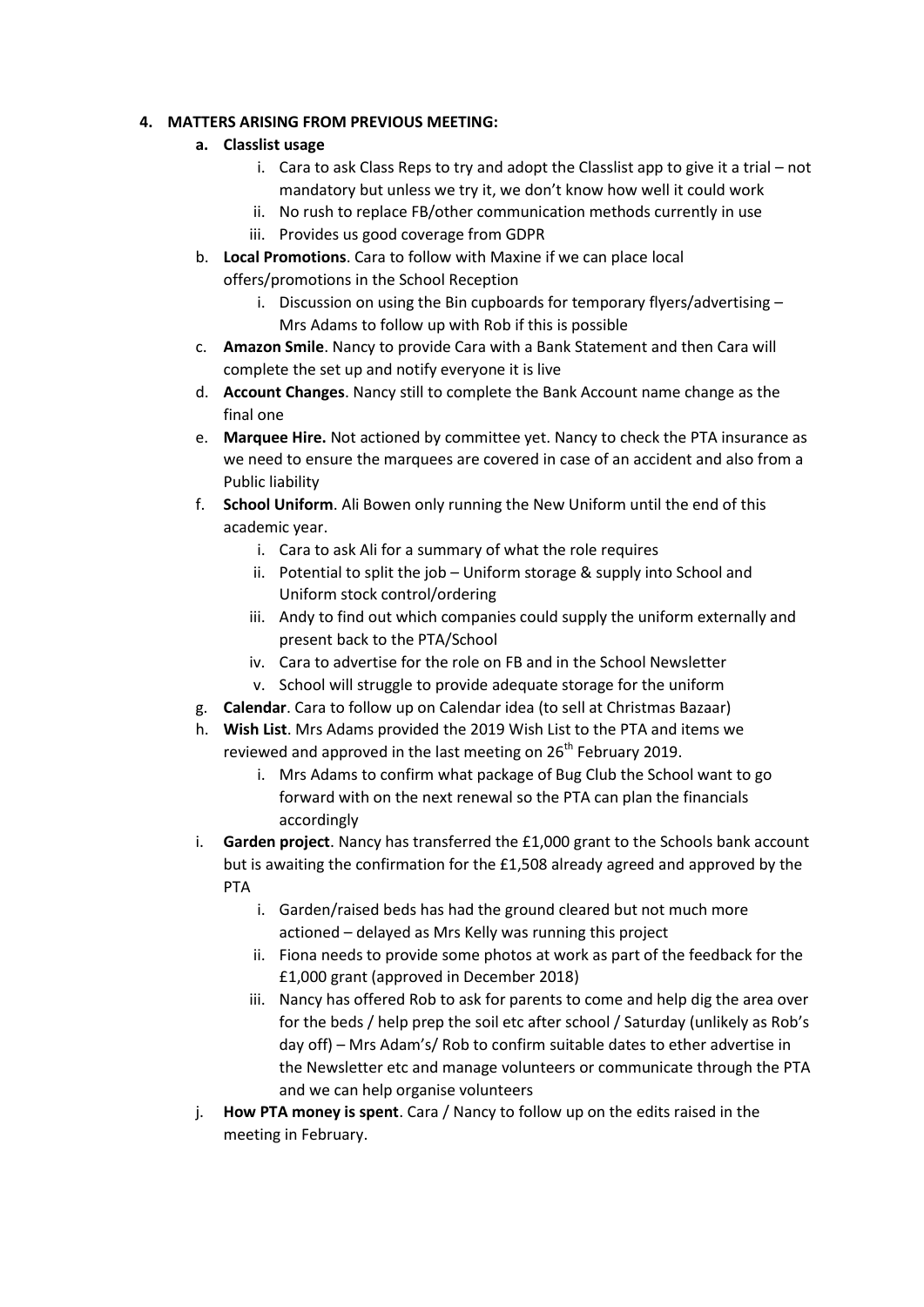- k. **Open Air cinema**. Andy confirmed a quote for £300 for a pop-up/blow-up screen as the best option if we run cinema events through the year; children and adult options. Andy offered to donate a projector.
	- i. Andy to follow up on a date for an adult disco and film night
	- ii. PTA agreed to fund £300 for the projector purchase (7 votes "yes")

#### **5. Easter Event Discussion**

- Nancy talked through the income and expenses in relation to the Easter Event, net it raised £1,060.60 and was an increase on the previous year by about £300.
	- o Less tickets sold at 90 vs 99 2018 but more made on refreshments, raffle and cake sale following the event
- Raffle, had too many prizes! Took quite some time to get though. Correct pricing at £1/ticket. Worked well that people could select the prize of their choice.
	- o Next time split adult and children's raffle prizes?
	- o Bundle prizes together?
	- Sell Pimms next time on the refreshments stall? Needs TENS licenses if so
- Junior hunt perhaps a bit difficult
- Infant hunt ok but some pictures in Yr R playground we changed after photos taken – next time ask Mrs Hindmarsh to change after hunt
- School Clean up Rob to provide PTA a "Clear Up Check List" so any volunteers at the end of the event can take action and PTA can communicate in advance if any tasks have gone undone
	- o Tables need to be clearly labelled to ensure they end up in the correct location

#### **6. PTA Facebook usage**

Cara agreed with School on the FB "Rule" and communicated on the Page (saved document online) on 3<sup>rd</sup> April 2019.

- a. Amanda / Office to email Cara the FB sign up sheet
- b. Cara to edit FB sign up sheet to specify the rules / code of conduct important for the new Yr R parents wanting to sign up in the coming weeks

## **7. Summer Event – 22nd June 2019 1pm-4pm**

- a. Parent Letter was sent out before half term last year aim to send this year's letter by  $24^{th}$  May
- b. Agreed Golden Ticket price to increase to £10
- c. Bouncy Castle obstacle course always been a big hit at previous events run again this year
- d. Prubie to look into Trampoline hire
- e. Discussed Summer Programme/Brochure Fiona going to ask if Randells would be willing to be primary Sponsor of the event and we then don't run the brochure – lots of time to collate and environmental concerns
- f. Nancy to confirm Hog Roast donation again insure Sue/Damon provide details at the event to advertise their business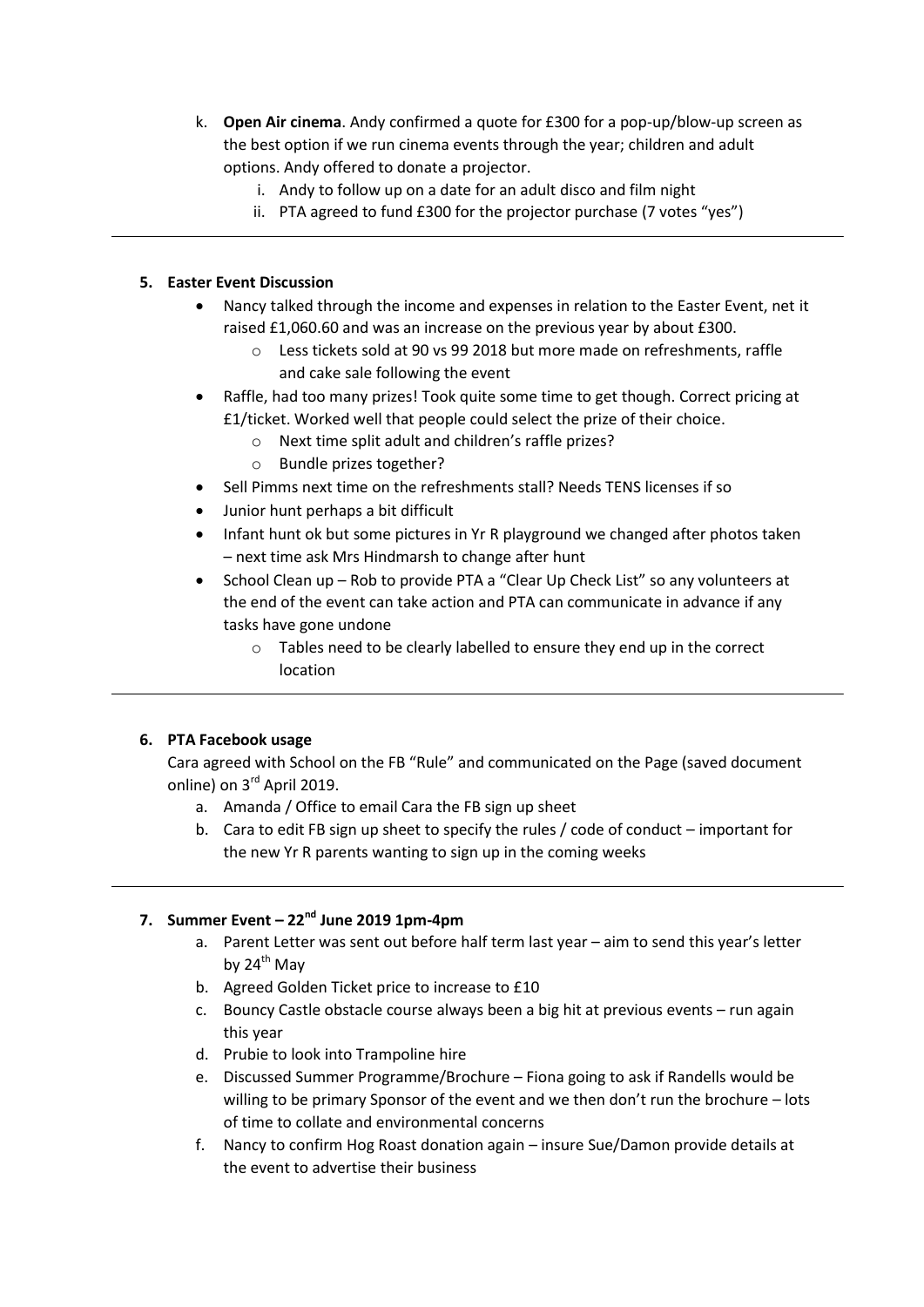- g. Raffle Mrs Adams agreed to run on the day
- h. Raffle pre-work Fiona agreed to source prizes also Cara to ask all committee to ask for donations
- i. Bottle Tombola Jenni to confirm the Butler family are happy to run the stall again this year
	- i. Agreed provisional date for non-uniform for Bottle donations on  $14<sup>th</sup>$  June Mrs Adams to confirm
- j. Need volunteers for face painting
- k. Clare agreed (in advance of meeting) to run BBQ
- l. Class Stalls to run similar events as last year (as we have equipment)
	- i. Cara to email class reps asking for their help in organising volunteers and anything else they can help with on the day or pre work
	- ii. Class Reps to ask for volunteers for a 30 min slot on class stall
	- iii. Cara raised concerns on the number of stalls running the event should allow everyone free time to enjoy participate
- m. Cara to ask Victoria if she would contact Sainsburys to request any old magz/free gifts – need options for prizes other than just sweets on the day
- n. Agreed entertainment at the event would be good
	- i. Jenni to ask if dance workshop would be willing to run again
	- ii. Fiona to ask Rocksteady perhaps without children involvement
	- iii. Simone/Jenni to ask if previous singers would be willing to come back
	- iv. Can Persephone attend sing or do a performance with the choir?
	- v. Winners of talent show? Mrs Adams to check if appropriate
- o. Nancy needs confirmation of top raffle prizes then she can order raffle tickets needed in time for the parent packs  $(24<sup>th</sup>$  May)
- p. Pocket Money stall Jenni to ask Cath what was purchased/popular last year. Cara to confirm with Kirsty N she is still able to help source items for the event
- q. Cara (Simone offered to help) prep the Parent Pack letter
- r. Prep Parent pack letter and provide to School in advance on the  $24<sup>th</sup>$  May
- s. Monk Sherborne normally allow us to borrow their table and chairs because we don't have enough within the School.
	- i. Simone will ask if we can do the same this year
	- ii. Who will collect / return the tables? Nancy to confirm if Andy can with his van
- t. Jenny Englefield provided hay bales before to mark out areas confirm if she is willing to do the same again this year?
- u. Option to hang white board in the playground to generate volunteers (from June)
- v. Nancy to organise floats for the event
- w. Nancy to organise the obstacle bouncy castle and TENS
- x. Simone to ask for beer donations
- **8. A.O.B**
	- a. **New Year R.** PTA usually send a wealth of information in the Schools Parent Packs, its very important for the future of the PTA that the new Parents in the School are engaged in the School/PTA activities – plus very helpful for the new parents to find out lots more about School life from the PTA
		- i. Parent Packs going out on  $24<sup>th</sup>$  May